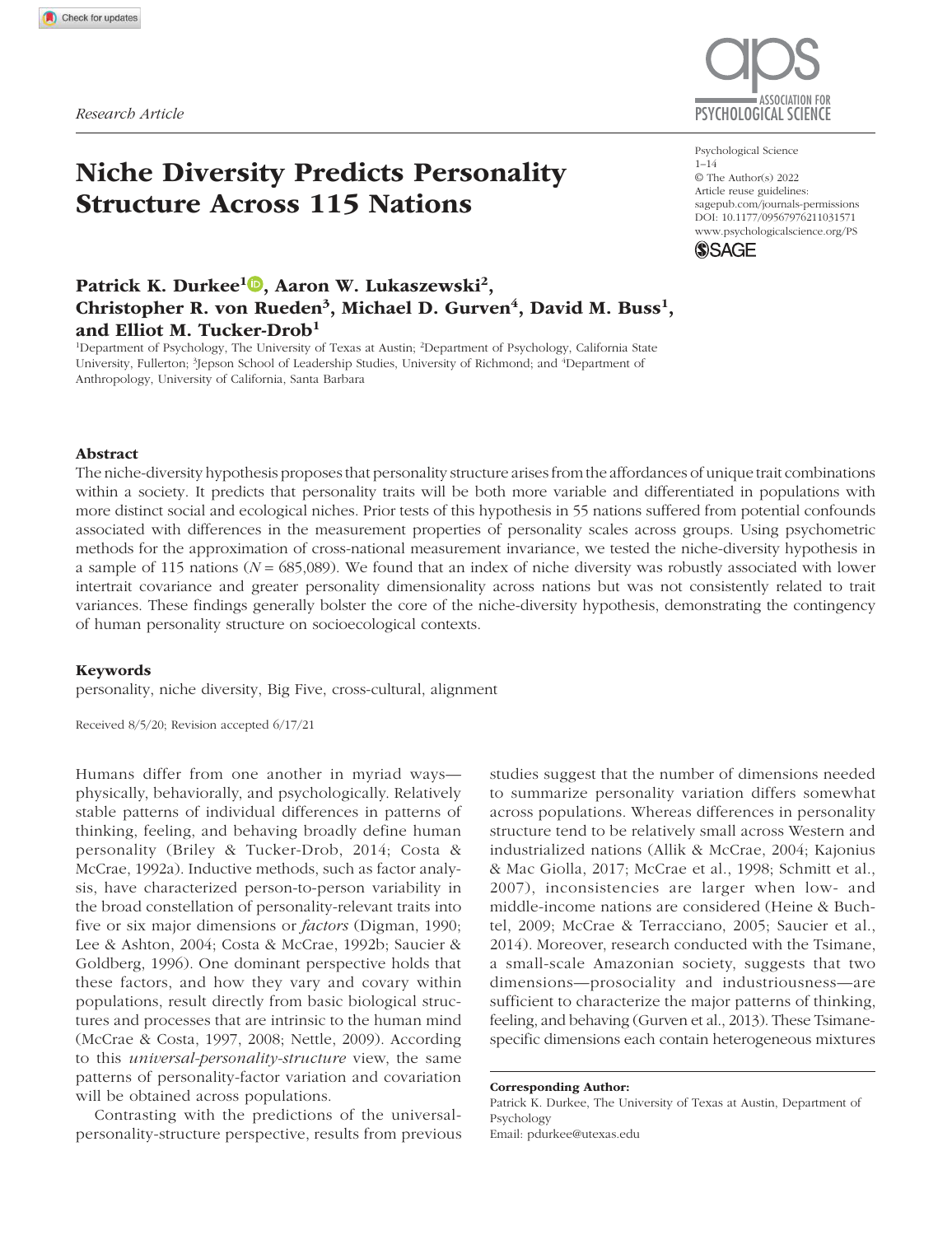of items from the traditional five-factor traits (Gurven et al., 2013), making them qualitatively distinct from other two-factor models observed in industrialized societies (e.g., Digman, 1997).

Differences in personality structure between populations have been presumed by some researchers to stem from measurement artifacts, such as differences in translations or item functioning (Heine & Buchtel, 2009; McCrae & Terracciano, 2005). However, when such artifacts are controlled for, between-population differences in personality structure may also persist because of substantive differences in social and cultural dynamics underlying personality development (Briley & Tucker-Drob, 2017). The niche-diversity hypothesis (Lukaszewski et al., 2017; Smaldino et al., 2019) provides one framework for testing such an account.

The niche-diversity hypothesis holds that within human populations, individuals occupy different niches: micropopulations within a larger population with different affordances and cost–benefit structures (e.g., organizations, occupations, social and cultural groups, coalitions, families). For example, in human societies, some niches may favor high levels of patience and industriousness with low levels of anxiety but not specific levels of imaginativeness. Other niches may favor high levels of sociability and risk tolerance without specifically favoring any level of honesty. And some may not incentivize any particular levels or combinations of traits.

In general, humans tailor behavioral traits to the demands of local socioecological niches (Briley & Tucker-Drob, 2017; Henrich, 2015; Kaplan et al., 2009; Pinker, 2010; Tooby & DeVore, 1987). The developmental calibration of behavioral profiles may occur through a mixture of social learning (Legare, 2017) and statebehavior feedback loops (Sih et al., 2015). Consistent with the functionality of niche-behavior compatibility, research has shown that people whose multidimensional personality profiles are a better match with the demands of their niche experience higher material payoffs over time (Denissen et al., 2018).

The number of unique, specialized niches varies widely across human populations. In large complex societies, individuals can occupy an assortment of different niches—each incentivizing different optimum levels of personality traits. In smaller-scale societies, the number and diversity of niches that are available to be occupied—and the trait levels and combinations required for success within them—tend to be more delimited (Gurven et al., 2013). Thus, the number of niche-incentivized trait profiles is predicted to be greater in some human populations than others (Lukaszewski et al., 2017). Compared with populations with fewer unique niches, populations with more

# Statement of Relevance

Prominent models of personality structure posit that the patterning of thoughts, feelings, and behaviors is universal across human populations, resulting from innate dispositions that reliably create variation along five relatively distinct dimensions. But empirical work shows that there is much variation in personality structure across populations. What accounts for this variation? Recent theoretical developments suggest that personality structure can differ as a function of the number of micropopulations that incentivize different traits within a population (i.e., niches). Specifically, places with a greater number of diverse niches (e.g., workplaces, social groups) will exhibit less overlap in patterns of thoughts, feelings, and behaviors at the population level, producing more dimensions of personality than places with less niche diversity. We found support for this hypothesis using data from more than 680,000 people across 115 countries. These findings suggest that variation in the structure of personality is partially contingent on socioecological factors.

unique niches are hypothesized to exhibit (a) more distinct combinations of traits (i.e., less covariance among traits; Lukaszewski et al., 2017), (b) wider distributions of trait levels (i.e., more individual variation in each trait; Smaldino et al., 2019), and (c) more emergent dimensions of personality (Smaldino et al., 2019). Using agent-based models, Smaldino et al. confirmed that these predicted associations are obtained under conditions in which (a) populations differ in niche diversity and (b) individuals adapt trait levels on the basis of the niches that they occupy.

To date, only one data set of 55 nations (Schmitt et al., 2007) has been used to empirically test predictions from the niche-diversity hypothesis. In this sample, Lukaszewski et al. (2017) found a moderate negative association between nation-level intercorrelations among Big Five traits and a proxy of nation-level niche diversity based on three indices: the Human Development Index (HDI), the percentage of people living in cities (i.e., urbanization), and the variety of products produced within a nation (i.e., sectoral diversity). Using the same 55-nation sample and niche-diversity proxy, Smaldino et al. (2019) found that Big Five trait variance was moderately positively associated with niche diversity. Finally, Del Giudice (2021) applied dimensionality-reduction methods to the Big Five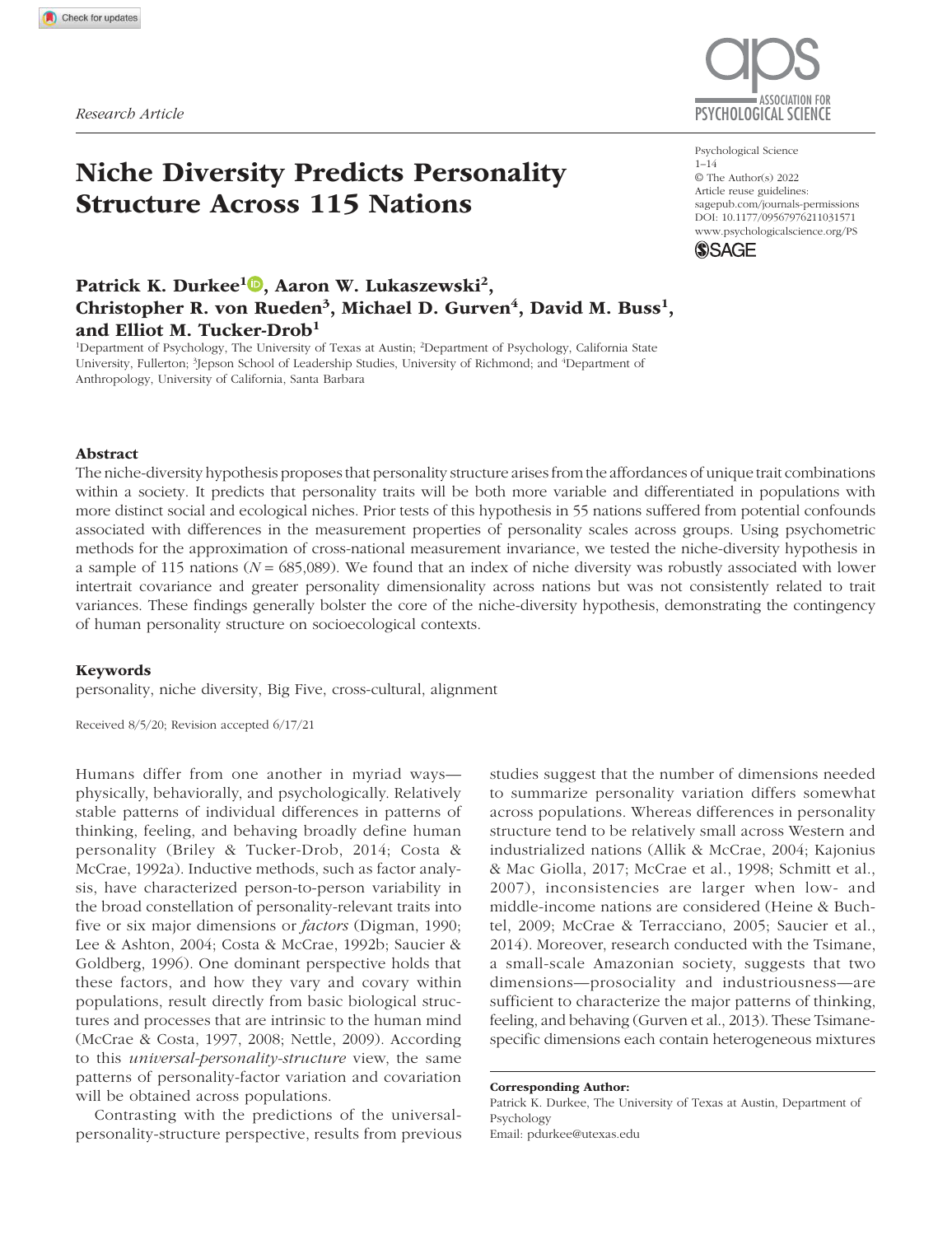covariance estimates provided by Lukaszewski et al. (2017) for the 55 nations and found that niche diversity was positively associated with the number of emergent personality dimensions. These findings provide initial support for the niche-diversity hypothesis of personality structure.

Although prior studies implemented controls to assess artifacts of translations and general response tendencies (i.e., acquiescence bias), none have yet implemented methods to guard against the potential for the focal associations to arise from systematic differences in how the items within personality measures function across populations. The differential functioning of items across populations due to measurement nonequivalence can bias estimates of factor means, covariances, and variances (Byrne et al., 1989; Church et al., 2011). Thus, previous investigations of the association between niche diversity and personality structure derived from factor-score composites are potentially misleading.

Here, we present a stronger test of the niche-diversity hypothesis by drawing on new large-scale personality data from 115 nations and factor-analytic methods that approximate measurement invariance for a more valid comparison of personality structure across nations. We tested three focal predictions formalized by Smaldino et al. (2019): Niche diversity is (a) negatively associated with nation-level covariation among personality factors, (b) positively associated with nation-level variance across personality factors, and (c) positively associated with the number of nation-level personality dimensions.

## Method

# Participants

We drew personality data on 1,015,341 participants from the Open-Source Psychometrics Project (https:// openpsychometrics.org/). The data sets from this repository have been used in a variety of publications (e.g., Chen et al., 2020; Hirschfeld et al., 2014; Kaiser et al., 2020). The data set contains responses to personality items along with Internet protocol (IP) addresses and country of residence; no information on participant sex or other demographics is available. Individuals accessed the survey through the Internet and received no compensation for participating. To minimize the potential for multiple instances from the same responders, we removed all participants with identical IP addresses. We also removed participants from nations with fewer than 90 participants. After these exclusions, our total sample size for analysis was 685,089 participants across 115 nations.

### **Measures**

Personality. Personality was measured using the 50-item International Personality Item Pool five-factor markers (IPIP-FFM-50; Goldberg, 1992), which has strong construct validity (Lim & Ployhart, 2006) and is generally invariant across gender and American ethnic groups (Ehrhart et al., 2008). Sample items include, "I am the life of the party" (Extraversion), "I am interested in people" (Agreeableness), "I am always prepared" (Conscientiousness), "I am relaxed most of the time" (Emotional Stability), and "I have a rich vocabulary" (Openness). Participants rated the extent to which they agreed that each of the 50 statements was true of themselves using a 5-point scale  $(1 =$ *disagree*, 5 = *agree*). All instructions and scale items were presented in English to all participants. In our Results section, we present sensitivity analyses to test the role of English proficiency.

Niche diversity. We used the same index of niche diversity as did Lukaszewski et al. (2017) and Smaldino et al. (2019). A nation's niche diversity is estimated as its score on the first principal component of three nation-level variables: sectoral diversity (i.e., the volume-weighted variety of a nation's exports), urbanization (i.e., percentage of the nation's population living in cities), and the HDI (i.e., a nation's average levels of education, gross domestic product, and life expectancy). Each of these three variables is a conceptually appropriate indicator of a nation's niche diversity, given their direct and indirect relationships to economic specialization and division of labor.

Sectoral diversity was supplied by Harvard University's Atlas of Economic Complexity and is widely employed in macroeconomic modeling of country-level productivity and economic growth (https://atlas.cid .harvard.edu; Hausmann et al., 2014). A nation's sectoraldiversity score is based on a volume-weighted estimate of its variety of exports—that is, how many different types of products a nation is able to produce (see Hausmann et al., 2014; Hidalgo & Hausmann, 2009). Diversity in exports by necessity requires specialization across firms producing goods for export. Sectoraldiversity scores therefore reflect division of labor, and thus economic-niche diversification, at the country level.

Urbanization and HDI variables were supplied by the United Nations. Urbanization is the percentage of the nation's population living in urban (vs. rural) areas (United Nations Development Programme, 2020b). The HDI is a nation's average levels of education, gross domestic product per capita, and life expectancy (United Nations Development Programme, 2020a). Urbanization and HDI reflect a nation's niche diversity given (a) reciprocal relationships between the division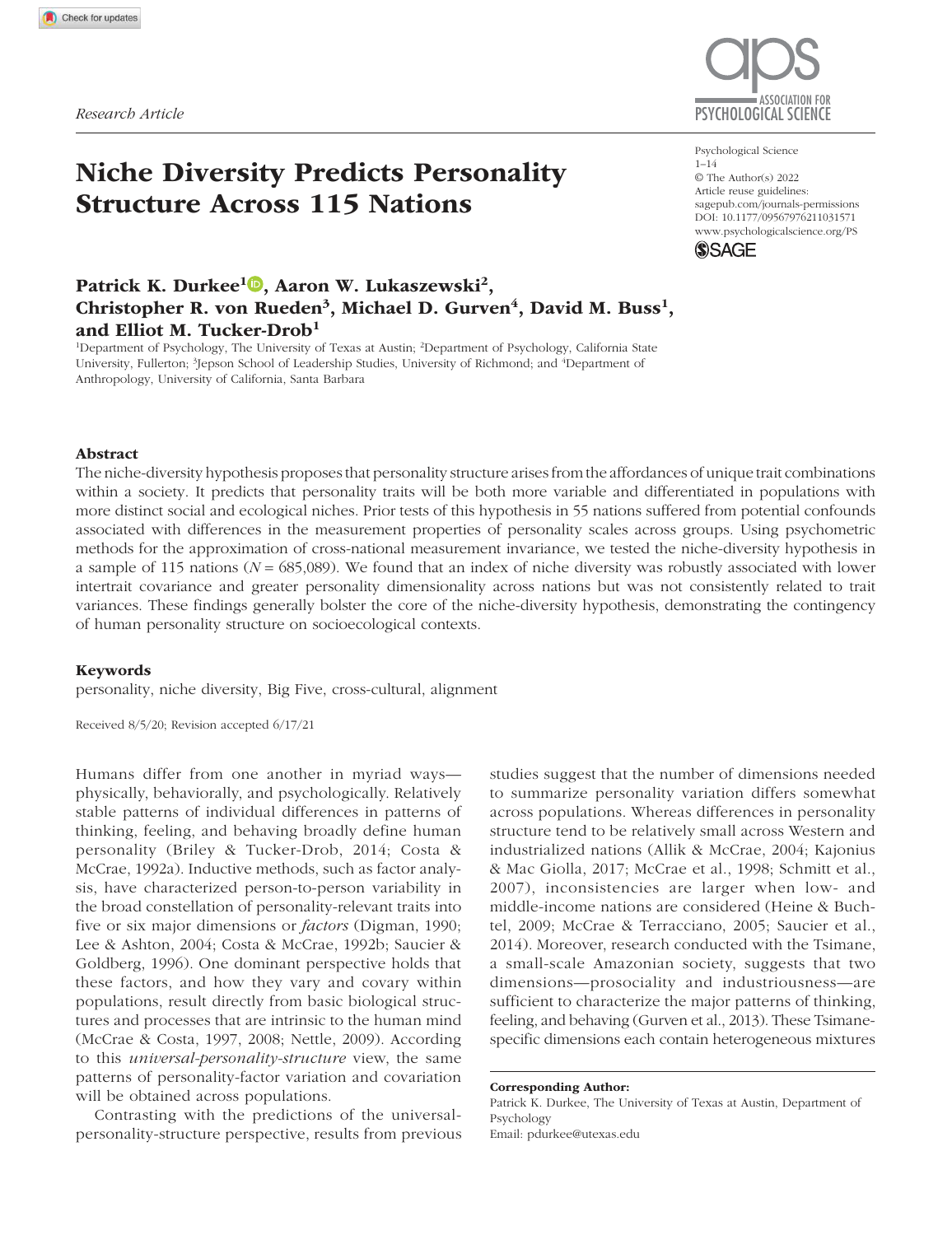

Fig. 1. Map highlighting the nations and geographic regions represented by the personality data used in the current study. The centroid size represents the relative sample size for each nation; nations with smaller points contributed fewer participants. The hue and luminance of each centroid depict that nation's standing on the niche-diversity index; nations with lower scores on the niche-diversity index are lighter, and those with higher scores are darker.

of labor and the degree of urbanization at the national level (Gibbs & Martin, 1962) and (b) the interrelated effects of the division of labor and urbanization on a nation's per-capita income and wealth. Division of labor and urbanization affect innovation and market productivity and efficiency (e.g., Henrich & Boyd, 2008; Rodriguez-Clare, 1996), which tends to fuel rising average incomes and standards of living (Hausmann et al., 2014; Hidalgo & Hausmann, 2009).

Of course, sectoral diversity, urbanization, and HDI are neither direct nor perfect measures of niche diversity. Each of these components of our niche-diversity composite potentially contains variance independent of niche diversity proper that can potentially drive any associations we find; however, they each also tap different conceptual aspects of niche diversity proper and contain nonoverlapping sources of confounding variance. Importantly, we conducted supplemental analyses to examine the focal relationships using each separate component of the niche-diversity index (see Section 3.1 in the supplementary materials at https://osf.io/7n4sr/), which showed the same pattern of results reported below.

For use in analyses, we pulled estimates of sectoral diversity, urbanization, and HDI for the year 2015, which is the year before the Open-Source Psychometrics Project began collecting personality data. Because data were missing on one or more of these indices for several nations, we conducted a principal component analysis that allows for missing data (Dray & Dufour, 2007). The first principal component of these three indicators explained 80% of the variance in the data, and loadings on this first principal component were strong for each indicator (HDI =  $.80$ , urbanization =  $.73$ , sectoral diversity = .82). Higher scores on this *z*-scaled index suggest a greater number of specialized niches, whereas lower scores suggest fewer specialized niches within a nation. Figure 1 shows each nation's estimated niche diversity in relation to its sample size.

# Analytic methods

We used a two-step analytic procedure. In the first step, we specified the five-factor structure with the IPIP-FFM-50 items modeled in the context of a multiplegroup model, using the alignment method to maximize approximate measurement invariance across groups (i.e., nations). The alignment allowed for meaningful comparison of latent-factor means, variances, and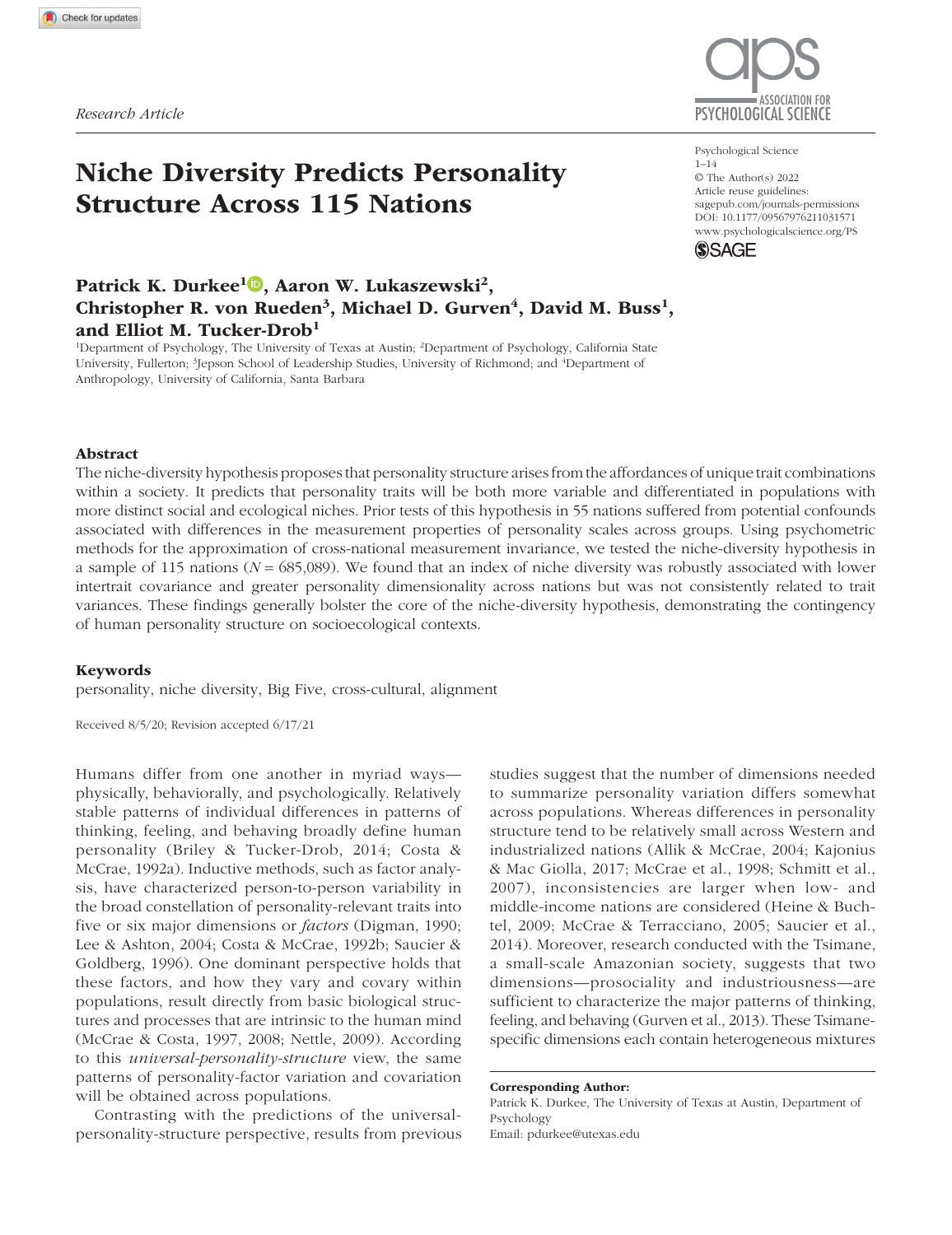covariances across groups without imposing untenable assumptions regarding strict equivalence of factor loadings and intercepts (Asparouhov & Muthén, 2014). In the second step, we used metaregression to examine the relationship of niche complexity to the covariance and variance parameter estimates extracted from the first step—and their associated standard errors—while controlling for several potential confounds. Details of each method are described in their respective sections below.

Multigroup alignment. Our research question required that we compare variances and covariances across nations. It is therefore necessary to address differences in how the personality items function across nations (Byrne et al., 1989; Church et al., 2011). We addressed measurement invariance using the alignment method (Asparouhov & Muthén, 2014). Assessments of measurement invariance become intractable with many groups (Marsh et al., 2018). Asparouhov and Muthén (2014) developed the multigroup-alignment method as an automated alternative that approximates measurement invariance, allowing for comparison of groups without requiring strict invariance across groups. The multigroup-alignment method uses a two-step procedure.

In the first step, the configural model is estimated on the basis of the researcher-specified factor structure in which all loadings and intercepts are freely estimated; factor variances are fixed to one and means to zero. Because the alignment method cannot handle crossloadings or be combined with exploratory structural equation modeling (ESEM) approaches, we assumed the simple Big Five factor structure with no cross-loadings. Typically, omitted cross-loadings will inform the factor covariance estimate, so the factor covariance estimates that we obtained should not be interpreted literally as differences in the relations between real dimensions of trait variation but, instead, as a more general indication that the constellation of items underlying each set of personality factors differ in their overall magnitude of association with one another. Considering that complex factor structures with many items—such as the IPIP-FFM-50 used here—are unlikely to meet common fit thresholds (cf. Marsh et al., 2010), the simple Big Five configural model exhibited reasonable fit in most nations (root mean square error of approximation [RMSEA]: *M* = .07, minimum = .05, maximum = .09; for full results of the confirmatory factor analysis for each nation, see Section 3.3 in the supplementary materials at https://osf .io/7n4sr/). To examine the degree to which deviations from the simple factor structure may influence our results, we present sensitivity analysis in nations with acceptable RMSEA values (i.e., < .08) in the Results section.

In the second step of the alignment procedure, all factor variances and means are iteratively estimated across groups using a loss-simplicity function that minimizes the noninvariance and provides the most invariant pattern across groups. This loss-simplicity function is analogous to different factor rotations in exploratory factor analysis in that the aligned model will have the same fit as the configural model. We used the fixed alignment method, which identifies group-factor means and variances in relation to a fixed group whose respective mean and variance remain fixed at zero and one. We opted to set the United States as the reference group to facilitate comparison with the broader literature, most of which is based on American participants.<sup>1</sup>

The approximation of measurement invariance provided by the multigroup alignment method is intended to provide more accurate comparison of covariances, variances, and means across groups (Asparouhov & Muthén, 2014). Our alignment results revealed generally poor invariance across nations (average invariance index  $=$  .33), which is itself consistent with the nichediversity model's prediction that personality-factor structure is not uniform across nations. Although this suggests that the alignment method is likely an imperfect solution to the problem of measurement invariance, it still represents an improvement over previous approaches using simple sum scores that do nothing to ameliorate measurement error and bias. Simulations demonstrate that the alignment method accurately recovers known population parameters even under conditions of substantial noninvariance across items, especially when sample sizes are large, as they generally are in the current sample (Asparouhov & Muthén, 2014).

Metaregression. The multigroup-alignment method does not currently offer support for estimating correlates of group-specific parameters, so examination of the focal associations between niche diversity and the covariance and variance estimates requires additional analytic steps. To examine the focal relationships of niche diversity to personality covariance and variance, we used the metaregression methods described by Tucker-Drob et al. (2019). We constructed separate models for each of the two focal meta-analytic outcomes: (a) nation-level interfactor covariance estimates and (b) nation-level intrafactor variance estimates. In the interfactor covariance models, the absolute values of each of the 10 parameter estimates for the pairwise covariances among Big Five factors across the 115 nations were modeled as the meta-analytic outcome. In the intrafactor variance models, the five parameter estimates for each of the Big Five factor variances across the 115 nations were modeled as the meta-analytic outcome. In all primary models, we clustered these parameter estimates by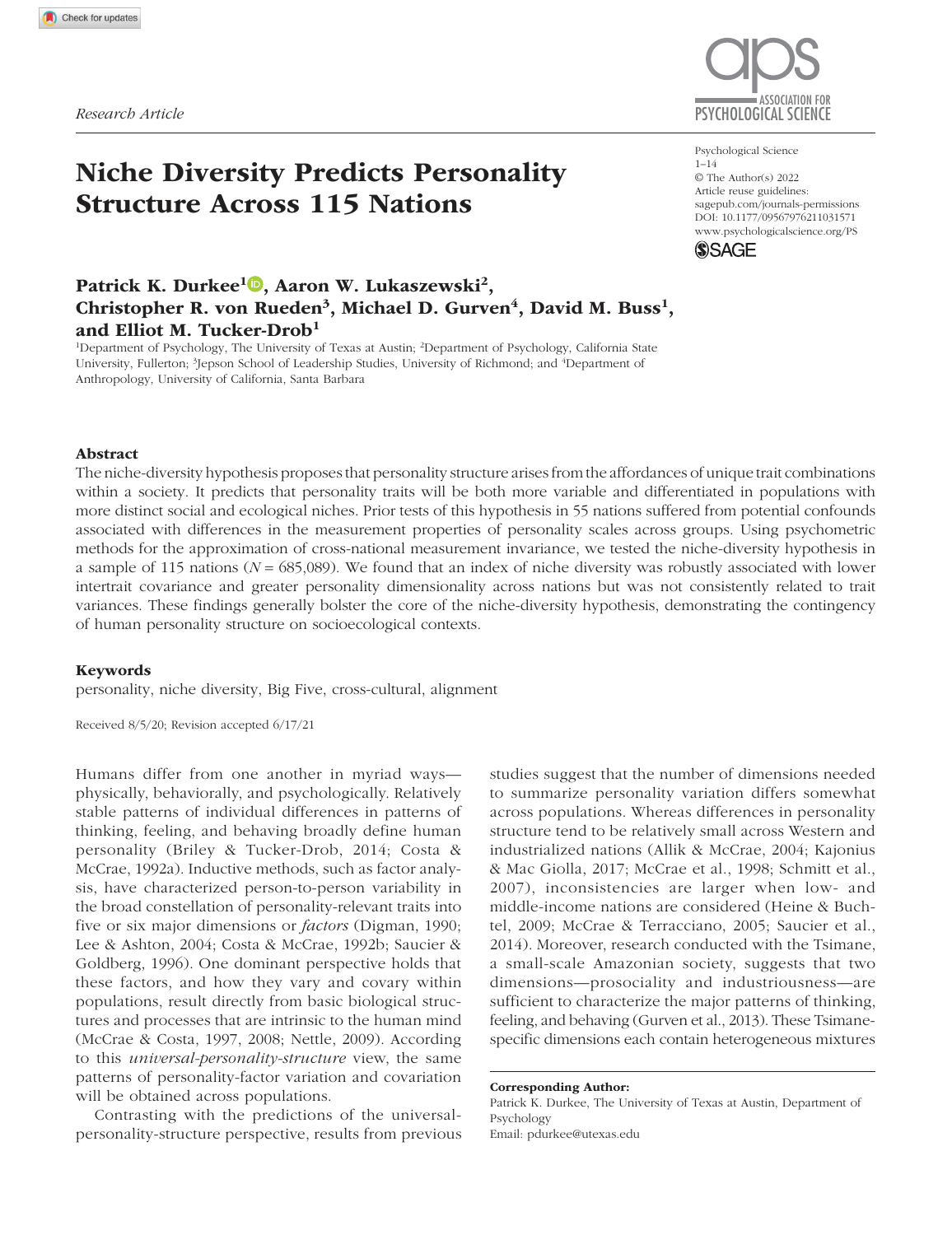nation. We also added precision weights proportional to the inverse-sampling variance of the parameter estimates, so that samples with more precise estimates were weighted more strongly in the metaregression analysis.

**Effective dimensionality.** To examine the focal relationship between niche diversity and the number of emergent personality dimensions in each nation, we implemented the effective-dimensionality technique described by Del Giudice (2021). Effective dimensionality provides an estimate of the dimensionality of a set of variables, much like exploratory factor analysis; however, effective dimensionality provides a continuous, nondiscrete estimate of dimensionality and is agnostic about the underlying causal structure of the variables, making it superior to selecting a discrete number of factors on the basis of an arbitrary eigenvalue cutoff. There are several indices of effective dimensionality based on different derivations; we employed the  $n_1$  index because it does not assign disproportional weight to larger eigenvalues, making it suitable for generalpurpose estimations of effective dimensionality (for a review, see Del Giudice, 2021).

We used the R code provided by Del Giudice (2021) to estimate the effective dimensionality of the Big Five factors in each nation. Importantly, rather than using items as input, we constructed covariance matrices using the interfactor covariances and the intrafactor variance estimates obtained from the alignment analyses as input for the effective-dimensionality analysis, which provides the added benefits of approximate measurement equivalence. We addressed small-sample bias using Mestre's (2008) method (for details, see Del Giudice, 2021).

## Analytic procedure

We conducted the alignment and metaregression analyses in *Mplus* (Version 7.1.4; Muthén & Muthén, 2012). We carried out all other aspects of data cleaning, analyses, and data visualization in the R programming environment (Version 4.0.2; R Core Team, 2020). All data and code used to conduct the analyses and create the figures presented in this article, along with the supplementary materials, are provided on OSF (https://osf  $.io/7n4sr$ .

In our primary metaregression analyses, we regressed each meta-analytic outcome (i.e., Big Five interfactor covariances and intrafactor variances) on the index of niche diversity. In our primary effective-dimensionality analyses, we regressed each nation's effectivedimensionality estimate on the index of niche diversity. In secondary analyses, we examined the robustness of the focal associations to alternative explanations and potential confounds by including 11 nation-level controls in our analyses: mortality and homicide rates,

acquiescence bias, the Big Five factor means, Englishproficiency estimates, sample size, and geographic region. We describe each control variable and the rationale for its inclusion below. Figure 2 presents the intercorrelations among these nation-level control variables.

Mortality and homicide rates. Mededović (2020) recently proposed that the previously reported differences in personality structure across nations (Lukaszewski et al., 2017; Smaldino et al., 2019) may be driven not by niche diversity but, rather, by differences in life-historyrelated behavioral diversification resulting from crosspopulation variation in exposure to environmental harshness. Although "environmental harshness" can be interpreted in multiple ways (Stearns & Rodrigues, 2020), we included two commonly used nation-level proxies to test against this alternative explanation: homicide rates and mortality rates. We obtained homicide rates from the United Nations Office on Drugs and Crime (n.d.). We logtransformed the homicide-rate variable for analyses because it was positively skewed. We computed each nation's mortality rate as the mean of adult male and adult female mortality rates for the year 2015 obtained from The World Bank (2019a, 2019b). For nations in which data were not available for the year 2015, we imputed the estimate from the closest preceding or succeeding year. No mortality estimates were present for any year for Taiwan, so we imputed the mortality rate from neighboring China.

Acquiescence bias. Acquiescence bias refers to the tendency of participants to be more inclined to agree with items than they are to disagree (or vice versa), potentially confounding variance and covariance estimates. We calculated acquiescence bias according to methods reported by Soto et al. (2008) by computing the mean for each participant across pairs of items from each IPIP-FFM-50 factor subscale with opposite valence before reverse coding the items. The opposite-valence item pairs from each subscale are as follows: "I don't like to draw attention to myself" and "I don't mind being the center of attention" from the Extraversion subscale, "I often feel blue" and "I seldom feel blue" from the Emotional Stability subscale, "I am not really interested in others" and "I am interested in people" from the Agreeableness subscale, "I like order" and "I leave my belongings around" from the Conscientiousness subscale, and "I do not have a good imagination" and "I have a vivid imagination" from the Openness subscale. Higher numbers on the resulting acquiescence score represent a tendency to acquiesce ("yea-saying"), whereas lower numbers represent a tendency to dissent ("nay-saying"). We averaged the acquiescence score across participants within each nation to estimate nation-level acquiescence scores.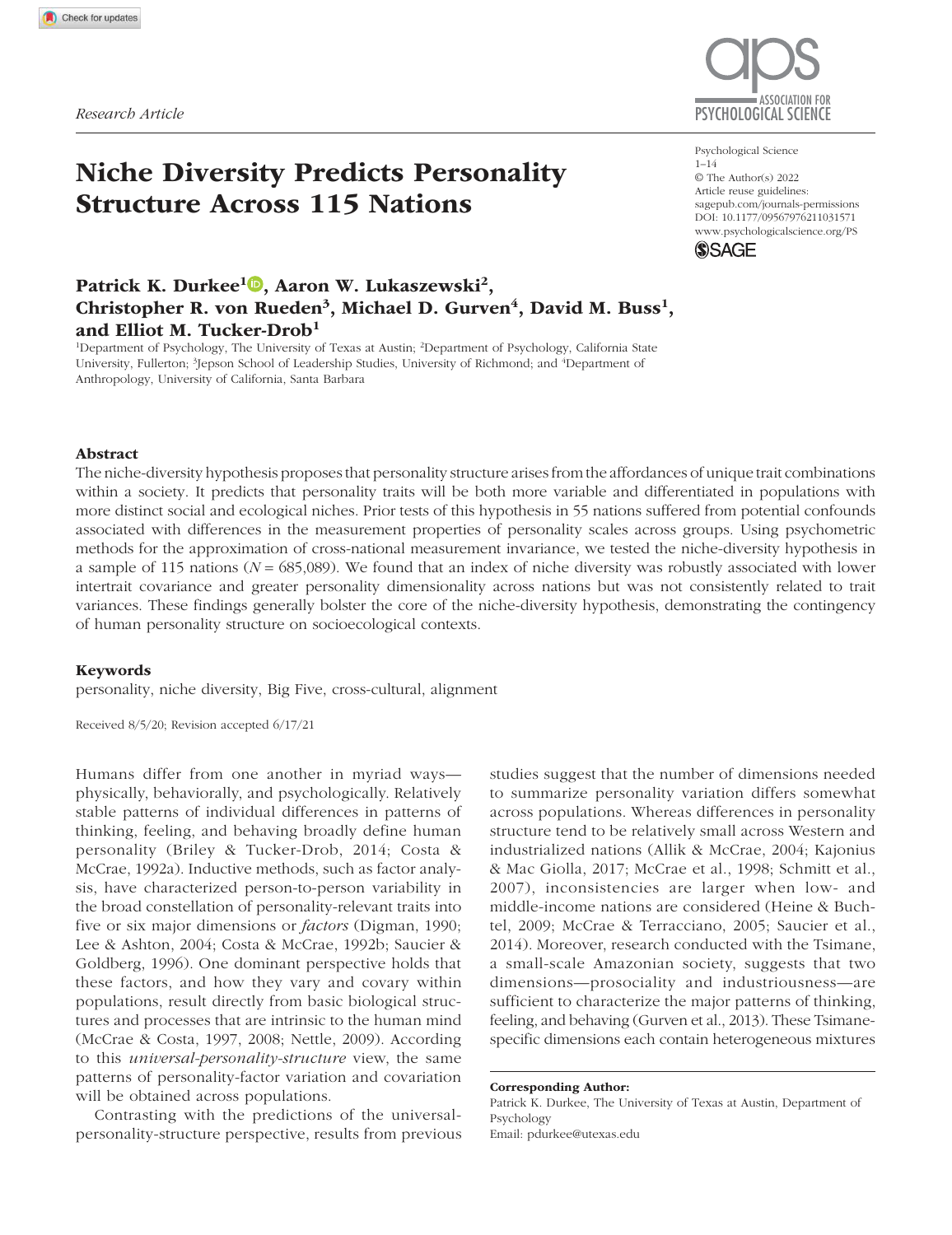

Fig. 2. Intercorrelations among nation-level niche-diversity estimates and nation-level covariates. The personality controls labeled for each Big Five factor (Agreeableness, Conscientiousness, Extraversion, Emotional Stability, and Openness) refer to the alignment-estimated latent-factor means for each nation. Nation-level acquiescence was calculated as the mean acquiescence score across participants within each nation. Sample size and homicide rate were log-transformed. The size of each oval indicates the magnitude of the association (thinner = stronger, thicker = weaker), and the direction of the oval's tilt indicates the direction of the association (right tilt = positive, left tilt = negative). HDI = Human Development Index.

Big Five latent-factor means. We included the latent nation means for each of the Big Five factors estimated by the alignment-parameter estimates to control for any nation-level differences in personality trait levels that may influence responses to personality scales (e.g., evaluative bias; Lukaszewski et al., 2017), potentially biasing the nation-level trait covariance and variance estimates.

**English proficiency.** Because the personality survey was administered only in English, a selection bias exists where nations with lower English proficiency were selected against. Participants from nations with lower English proficiency have a higher potential to misunderstand the questions, creating bias. To assess whether English

proficiency could be driving any observed effects, we conducted a sensitivity analysis using only the nations in which English is an official language (either de facto or de jure official).

We also included nation-level estimates of English proficiency provided by Education First (2021) as a control in our robustness analyses. For nations where there were no English-proficiency data from the year 2015, we imputed the closest available preceding or succeeding estimate. English-proficiency data were completely unavailable for 27 nations, so we imputed either (a) the highest available English proficiency estimate for the 21 nations where proficiency data were missing but English is an official language or (b) the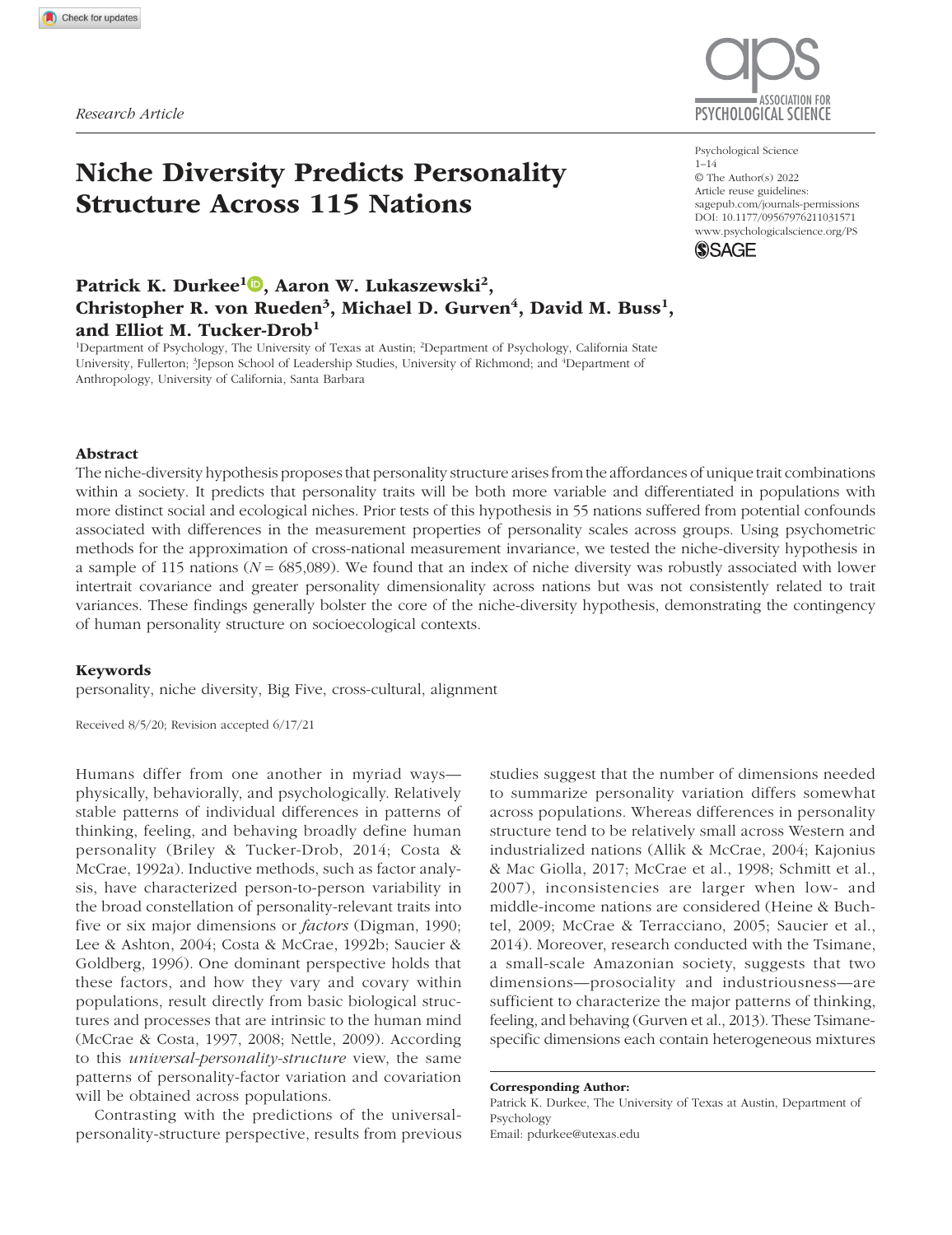mean English-proficiency estimate for six nations where English is not an official language and proficiency data were missing.

Sample size. Lukaszewski et al. (2017) included sample size as a control to demonstrate that the differences in accuracy of covariance estimates were not driving the relationship to niche diversity. Our metaregression analyses with inverse-variance weights already accounted for the influence of sample size on the covariance and variance estimates, and our measure of effective dimensionality also corrected for sample size bias. Still, we included sample size as a control variable in robustness analyses because the sample size contributed by each nation likely serves as a proxy for potentially unmeasured confounds related to differential selection. We log-transformed this sample-size variable because it was positively skewed.

Geographic region. We included dummy-coded variables representing the continent on which each nation is located to control for nonindependence of observations due to geospatial proximity.

#### **Results**

# Primary analyses

Across nations, the mean interfactor covariance estimate was .18 (*SD* = .02), the mean intrafactor variance estimate was .86 (*SD* = .03), and the mean effective-dimensionality estimate was 4.47 (*SD* = .32). Interfactor covariance estimates were positively correlated with intrafactor variance estimates  $(r = .52)$  and negatively correlated with effective-dimensionality estimates  $(r = -.78)$ . Effectivedimensionality estimates were negatively correlated with intrafactor variance estimates  $(r = -.35)$ .

Figure 3 shows the results of the primary metaregression analyses examining overall interfactor covariance, intrafactor variance, and effective dimensionality as a function of niche diversity.<sup>2</sup> Each standard-deviation increase in niche diversity was associated with .52 standard deviations lower covariance among the Big Five factors; in terms of raw units, each standard-deviation increase in niche diversity was associated with .02 lower interfactor covariance. The association between niche diversity and variance within the Big Five factors was not statistically different from zero. Finally, each standarddeviation increase in niche diversity was associated with a .53-standard-deviation increase in effective dimensionality, or in raw units, each standard-deviation increase in niche diversity was associated with an average of .13 more effective dimensions of personality. This pattern of results was obtained using each of the individual predictors of niche diversity as well (see Section 3.1 in the supplementary materials).

## Sensitivity checks

Because the use of absolute values of the covariance estimates in our analyses may have biased estimates, we also conducted analyses in which we did not force all estimates to take on positive values. We reversed the covariance estimates for pairs that were on average negative and left any negative estimates untouched for pairs where the mean covariance was positive. Thus, for any given pair of variables, covariances could take on both positive and negative values. Metaregression results were not appreciably different from the analyses using absolute values of the covariance estimates ( $β =$ −0.48, *p* = .001, 95% confidence interval [CI] = [−0.74, −0.21]). To disentangle any potential confounding effects of personality variance on personality covariance, we conducted analyses of interfactor correlations, rather than covariances, by scaling the interfactor covariances and their standard errors relative to their respective intrafactor variances. The association with niche diversity was slightly stronger than when using covariances  $(\beta = -0.69, p < .001, 95\% \text{ CI} = [-0.92, -0.46]).$ 

There was more variability in the residual interfactor covariance and effective-dimensionality estimates at low levels of niche diversity than at high levels. We therefore examined the focal relationships in only the 84 countries with niche-diversity scores greater than zero, for which the residuals were more homoscedastic. The negative interfactor covariance association ( $\beta$  = −0.41, *p* < .001, 95% CI = [−0.61, −0.21]) and the positive effective-dimensionality associations ( $β = 0.43, p < .001$ , 95% CI =  $[0.24, 0.61]$ ) were both robust to these sensitivity checks. Restricting our analyses to the 42 nations in the sample with English as an official language did not substantively change the associations between niche diversity and interfactor covariance (β =  $-0.41$ , *p* = .003, 95% CI = [−0.68, −0.14]), intrafactor variance (β = 0.01, *p* = .961, 95% CI = [−0.41, 0.43]), or effective dimensionality ( $\beta = 0.52$ ,  $p < .001$ , 95% CI = [0.24, 0.79]). Finally, in analyses including only the 90 nations that exhibited reasonable fit in confirmatory factor analyses (i.e., RMSEA < .08), the associations were qualitatively unchanged between niche diversity and interfactor covariances (β = −0.51, *p* < .001, 95% CI = [−0.69, −0.32]), intrafactor variances (β = 0.18, *p* = .100, 95% CI =  $[-0.03, 0.39]$ , and effective dimensionality ( $\beta$  = 0.43,  $p < .001$ , 95% CI = [0.29, 0.56]).

### Robustness analyses

We conducted secondary metaregression analyses to examine the robustness of the focal relationships to potential confounds. We added the sample size for each nation, nation-level estimates of acquiescence bias, alignment-estimated latent-factor means for each of the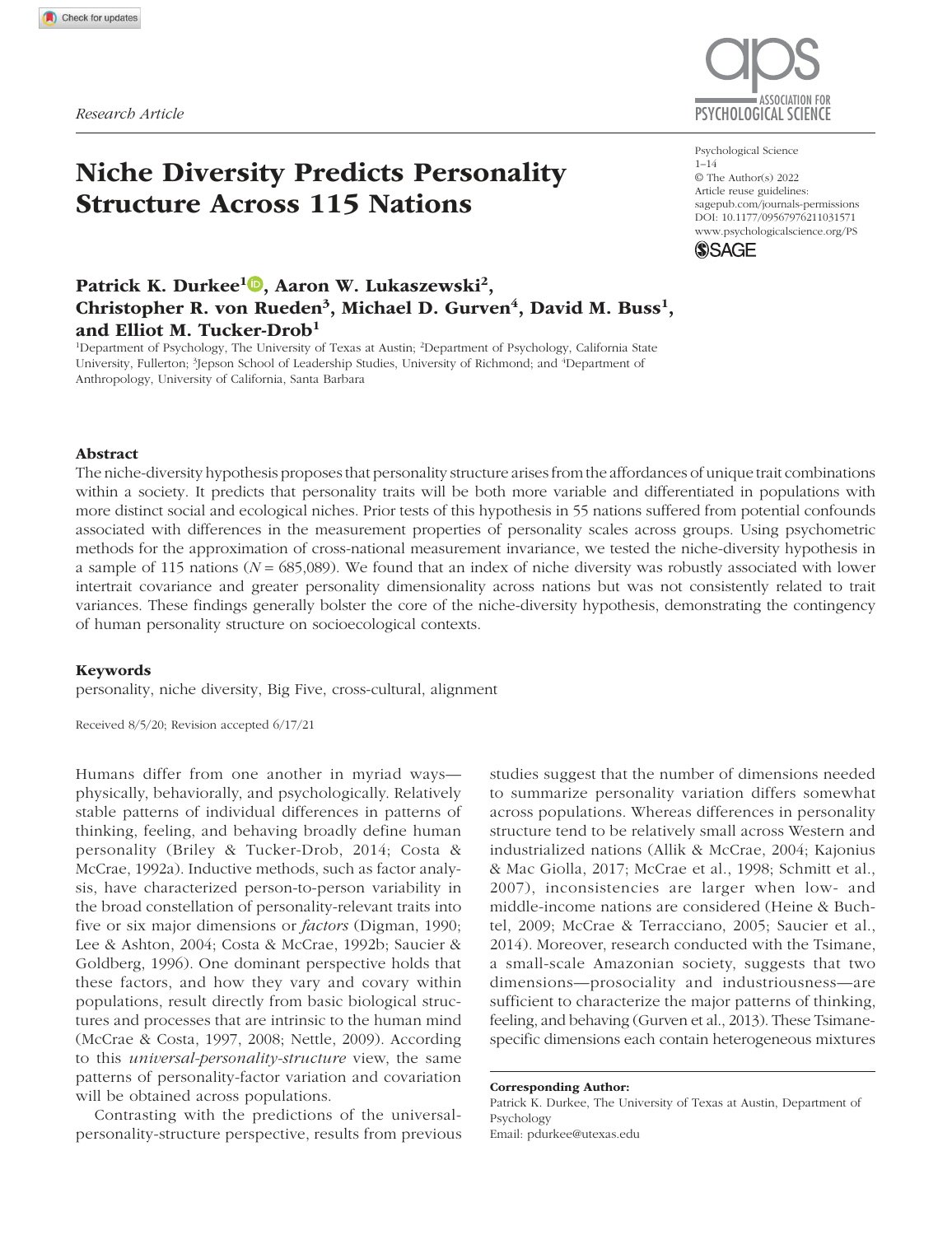

Fig. 3. Bubble plots depicting absolute overall interfactor covariance (top), overall intrafactor variance (middle), and effective dimensionality (bottom) of the Big Five traits across 115 nations as a function of the nations' standing on the niche-diversity index. Nations are grouped according to five geographic regions. The size of each bubble in the intrafactor variance and interfactor covariance plots is proportional to the inverse-sampling variance weight given to the estimates for each country; larger circles indicate greater weight in the analysis as a result of smaller standard errors and less sampling variance. Lines show best-fitting regressions (solid lines indicate significant regressions; the dashed line indicates a nonsignificant regression), and error bands show 95% confidence intervals. CI = confidence interval.

Big Five traits for each nation (i.e., evaluative bias), English proficiency, homicide rate, mortality rate, and dummy codes representing the macrogeographic regions as controls for geospatial dependence to the primary models. Figure 4 shows the results of the robustness tests, and we provide tabular output with exact *p* values for all parameters in the supplementary materials (Section 3.1).

As shown in Figure 4, when all controls were included as predictors, niche diversity was still negatively associated with Big Five interfactor covariances ( $\beta = -0.52$ , *p* < .001, 95% CI = [−0.75, −0.28]) and positively associated with effective dimensionality ( $β = 0.41, p < .001, 95%$  CI = [0.20, 0.62]). The association between niche diversity and intrafactor variance became negative with the inclusion of controls but remained nonsignificant (β = −0.25, *p* = .095, 95% CI = [−0.55, 0.04]). Nation-level acquiescence bias and Conscientiousness were significantly negatively associated with interfactor covariances and significantly positively associated with effective dimensionality across nations (for effect sizes and CIs, see Fig. 4). Nation-level Extraversion was also significantly negatively associated with effective dimensionality and significantly positively associated with interfactor covariance (for effect sizes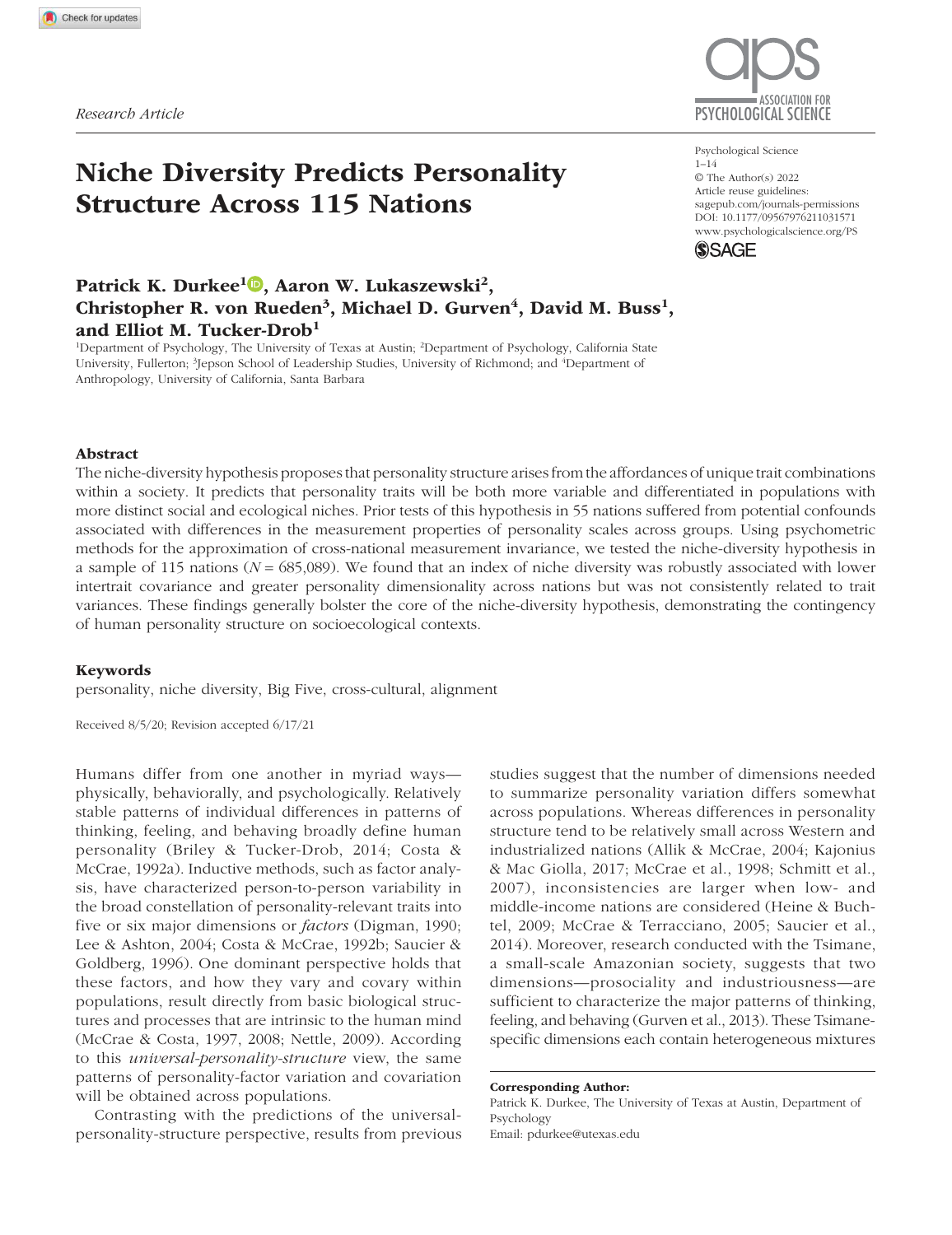

Fig. 4. Point estimates for focal associations with overall absolute interfactor covariance (left column), overall intrafactor variance (middle column), and effective dimensionality (right column) after including controls, along with point estimates for the nation-level control variables. The reference group for the continent dummy variable is Europe. The personality controls labeled for each Big Five factor refer to the alignment-estimated latent-factor means for each nation. Sample size and homicide rate were log-transformed. Error bars represent 95% confidence intervals.

and CIs, see Fig. 4). Intrafactor variance across nations was significantly positively associated with nations' sample size and average Openness and significantly negatively related to nations' acquiescence bias (for effect sizes and CIs, see Fig. 4). We also examined the effects of the different sets of control variables by conducting separate analyses, entering the controls in a stepwise manner; these results are provided in the supplementary materials (Section 3.1).

# Exploratory analyses of pairwise covariance and individual variances

Figure 5 shows the associations (with and without controls) between niche diversity and each of the 10 pairwise absolute covariance estimates (left panel) and each individual intrafactor variance estimate (right panel). One of the 10 pairs of Big Five interfactor covariances was significantly associated with niche diversity in the same direction in both the controlled and uncontrolled analyses after correction for false-discovery rate: Conscientiousness with Extraversion (*p*s < .008). No other

pairwise factor covariances were significantly associated with niche diversity in the same direction both with and without controls. None of the associations between niche diversity and individual Big Five intrafactor variances were statistically significant and in the same direction in analyses with and without controls.

## **Discussion**

The niche-diversity hypothesis proposes that personality structure is a function of the number of socioecological niches within a population (Lukaszewski et al., 2017; Smaldino et al., 2019). It predicts that increasing niche diversity is associated with (a) lower personality trait covariance, (b) greater personality trait variance, and (c) greater personality dimensionality. We improved on the only prior empirical test of this hypothesis by more than doubling the number of nations under investigation and implementing methods to alleviate confounds associated with differences in the psychometric properties of personality scales across nations. In a sample of 685,089 individuals across 115 nations, we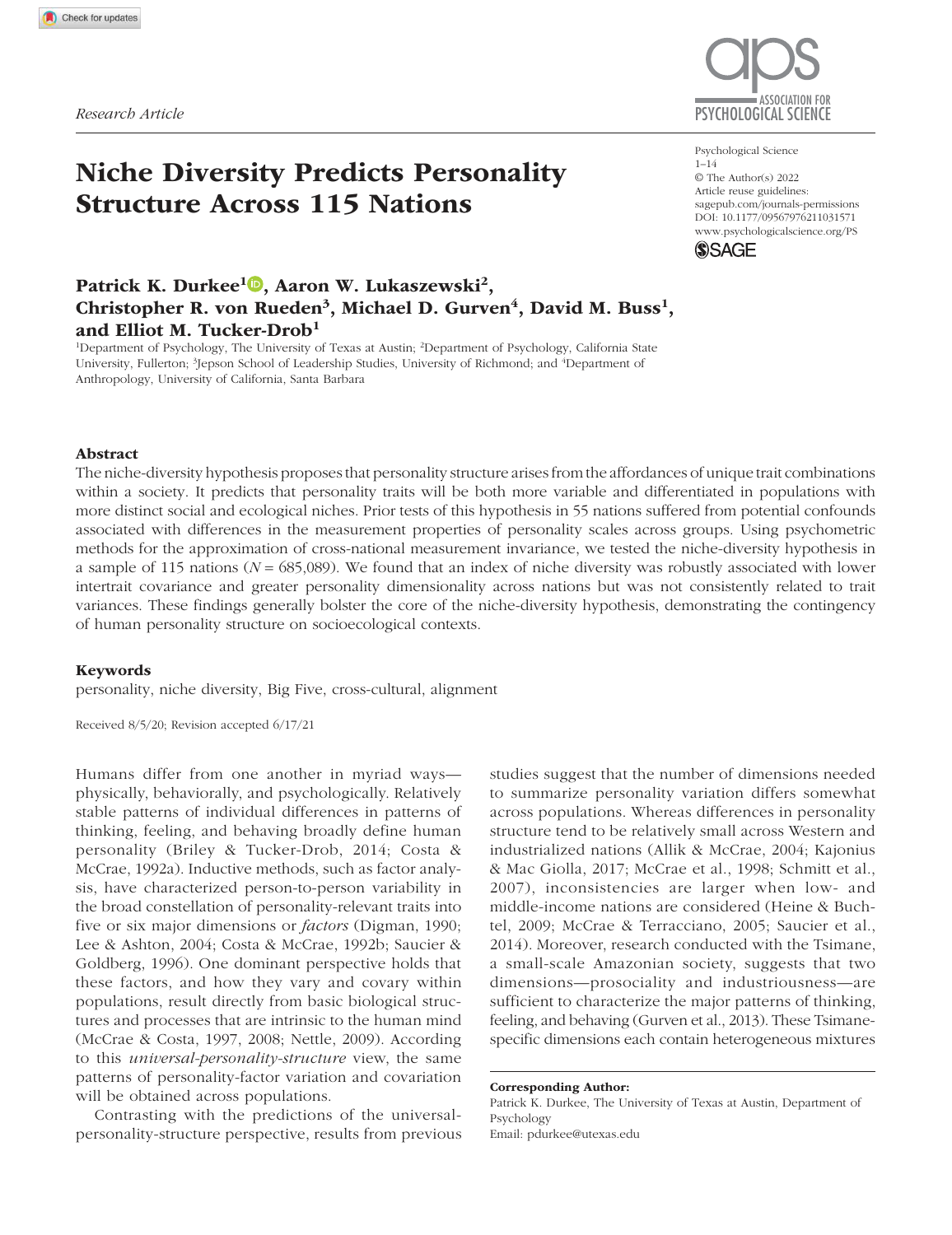

Fig. 5. Point estimates for the associations between niche diversity and the absolute interfactor covariances among all possible pairs of Big Five traits (left) and each of the individual Big Five intrafactor variances (right). Results are shown separately for models including and not including the 11 control variables. Error bars represent 95% confidence intervals. A = Agreeableness; C = Conscientiousness; E = Extraversion; ES = Emotional Stability; O = Openness.

found robust evidence for the first and third predictions but little overall support for the second.

As predicted, we found that personality traits were less distinct in nations with lower niche diversity. Not only was this association obtained using a psychometric method to minimize artifacts associated with measurement inequivalence across nations, but the association remained after models statistically controlled for several potential confounds. Importantly, niche diversity explained variation in personality structure in the presence of environmental-harshness indicators, which casts doubt on an alternative explanation proposed by Mededović (2020) that population differences in personality structure may be accounted for by the effects of environmental harshness on behavioral diversification along the life-history spectrum.

We did not find robust support for the modelpredicted relationship between niche diversity and overall trait variance. This association was not statistically significant and reversed when models controlled for potential confounds. This finding indicates that the association between trait variance and niche diversity within human populations may not be as straightforward as prior simulations and data suggested (Smaldino et al., 2019) and reveals where further refinement of the model may be fruitful. Specifically, niche diversity may not inevitably lead to greater trait variance if many niches within and between populations tend to incentivize similar levels of traits when they are incentivized at all. If this were the case, the diversity of niche-incentivized trait *combinations* could still vary across populations, leading to higher personality dimensionality and less overall covariance among traits, as we found.

One limitation of this study is that the personality survey was administered only in English via the Internet. This enabled us to use identical personality measures across all participants and nations, avoiding confounds associated with translation. It does mean, however, that many of the participants responded to a survey in their nonnative language and that individuals who were not English literate were unable to participate. To guard against this potential language confound, our metaregression models adjusted for variation in acquiescent responding across nations and variation in national estimates of English proficiency. Importantly, selection bias associated with both English literacy and Internet access may render our results more conservative if participants tended to come from more urban, niche-diverse regions of their countries. Nonetheless, personality assessments administered in participants' preferred languages, allowing more representative sampling, will be necessary to fully assess the generalizability of these effects.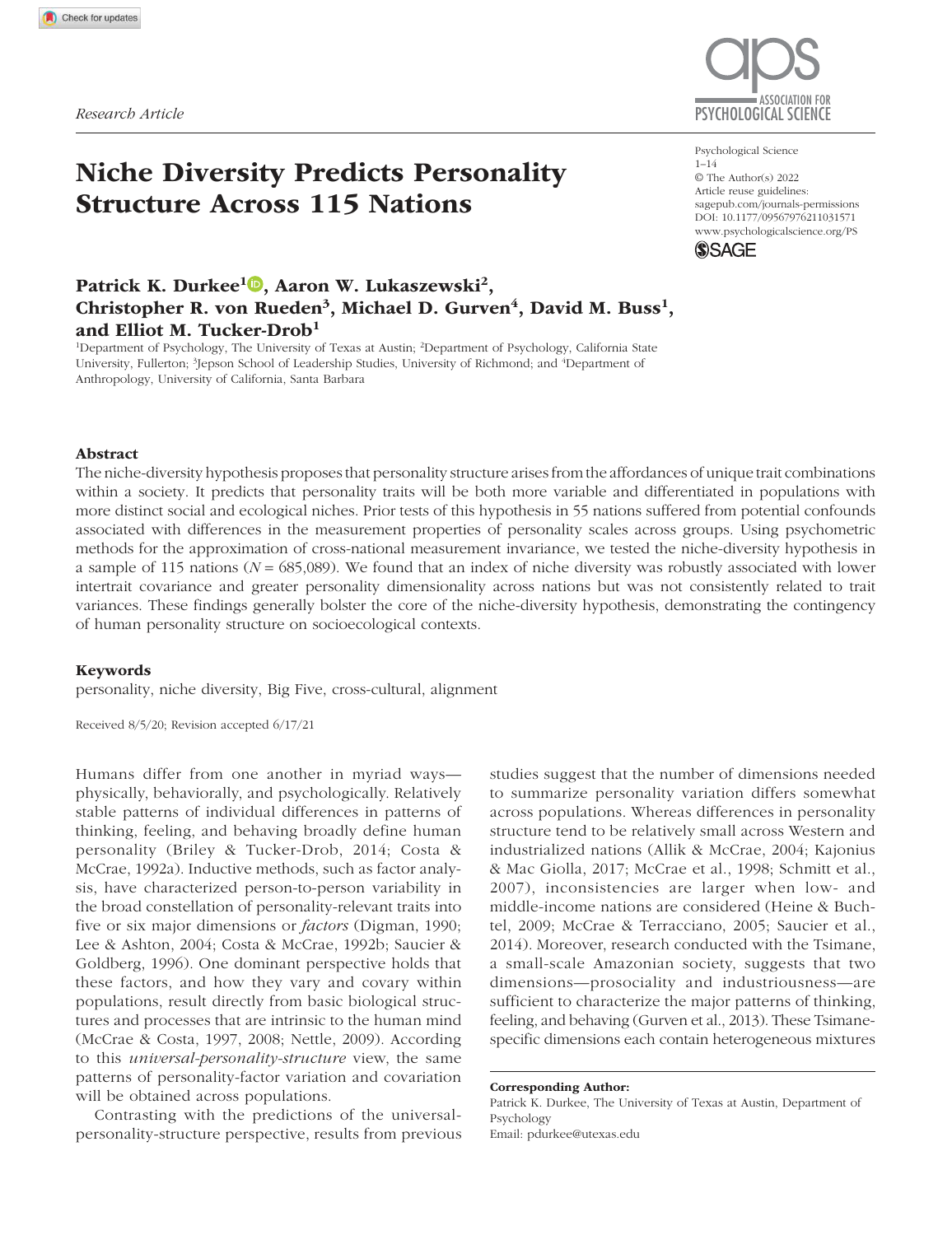Another limitation is that our data lack demographic information about participants. Prior research suggests that the factor structure of personality may vary with age (Beck et al., 2019; Mõttus et al., 2019; Soto et al., 2008). If the age distribution of participants within each nation systematically varied with niche diversity, then the results presented here could be confounded with age trends in the personality structure. Although we do not have a strong reason to suspect such confounding, the lack of demographic data prevents us from exploring this issue here. However, the niche-diversity hypothesis may partly explain age trends in personality structure. For instance, observed age differences in personality structure among U.S. participants (Beck et al., 2019) appear to track trends of workforce participation and thereby occupational-niche diversification. Examining the extent to which age-related differences in personality structure coincide with age differences in niche diversity is an interesting future direction.

Finally, our analysis of personality structure relied on the Big Five factor structure even though the nichediversity hypothesis explicitly assumes that the structure of personality varies across cultures. Because it was not possible to combine the alignment with ESEM approaches, we chose alignment to prioritize maximizing the comparability of personality traits across countries. To quote Cronbach and Meehl (1955), we used the simple five-factor model as a tool for "defining a working reference frame, located in a convenient manner" rather than to discern "'real dimensions' [in which] a great deal of surplus meaning is implied" (pp. 288 and 287, respectively). Research investigating the degree to which complex factor solutions and other personality frameworks yield different patterns of association with niche diversity may yield additional insights into cultural variation in personality structure.

The niche-diversity hypothesis was partly motivated by recognizing that personality science could benefit from model building from first principles (Lukaszewski et al., 2020). Our findings provide the strongest support to date for the central empirical predictions generated by the niche-diversity hypothesis, demonstrating the contingency of personality structure on socioecological dynamics. Further considerations of the socioecological factors that vary within and between human societies will be crucial for refining our understanding of the nature of personality and psychological variation more generally.

#### **Transparency**

*Action Editor:* Steven W. Gangestad *Editor:* Patricia J. Bauer *Author Contributions*

P. K. Durkee identified the data source. P. K. Durkee developed the analysis plan with E. M. Tucker-Drob and conducted the analyses under the supervision of E. M. Tucker-Drob. P. K. Durkee drafted the manuscript, and E. M. Tucker-Drob, A. W. Lukaszewski, C. R. von Rueden, M. D. Gurven, and D. M. Buss contributed critical revisions. All the authors approved the final manuscript for submission.

*Declaration of Conflicting Interests*

The author(s) declared that there were no conflicts of interest with respect to the authorship or the publication of this article.

*Open Practices*

All data, code used to conduct the analyses and create the figures, and supplementary materials have been made publicly available via OSF and can be accessed at https://osf .io/7n4sr/. The design and analysis plans for the study were not preregistered.

#### ORCID iD

Patrick K. Durkee D https://orcid.org/0000-0001-6159-4277

#### Acknowledgments

We thank Courtney Crosby, Anna Sedlacek, Steven Gangestad, William Revelle, and an anonymous reviewer for their constructive feedback on this article.

#### **Notes**

1. We note that an earlier version of this article fixed Albania on the basis of the *Mplus* default settings that fix the first group in the data frame. Importantly, the same pattern of results was obtained in the current version as in this earlier version, which is still publicly available (https://doi.org/10.31234/osf.io/93qmp). 2. For readers interested in attempting to disentangle the degree to which differences between the current results and the results of previous research reflect the different statistical approach as opposed to the increased sample size, we report results of additional comparative analyses that rely on covariance and variance estimates across simple factor-mean scores, rather than alignment-based factor estimates, in Section 3.2 of the supplementary materials (see https://osf.io/7n4sr/). To briefly summarize, interfactor covariance and effective dimensionality were both slightly more strongly associated with niche diversity under the alignment-based approach than the factormean-score approach. However, the association between niche diversity and intrafactor variance was slightly weaker under the alignment-based approach than the mean-score approach (but not robust against controls in either approach). The supplementary materials also present an examination of the focal relationships based on item-level correlations that found the same trends reported in our primary analyses (Section 3.4).

#### References

Allik, J., & McCrae, R. R. (2004). Toward a geography of personality traits: Patterns of profiles across 36 cultures. *Journal of Cross-Cultural Psychology*, *35*(1), 13–28.

Asparouhov, T., & Muthén, B. (2014). Multiple-group factor analysis alignment. *Structural Equation Modeling: A Multidisciplinary Journal*, *21*(4), 495–508.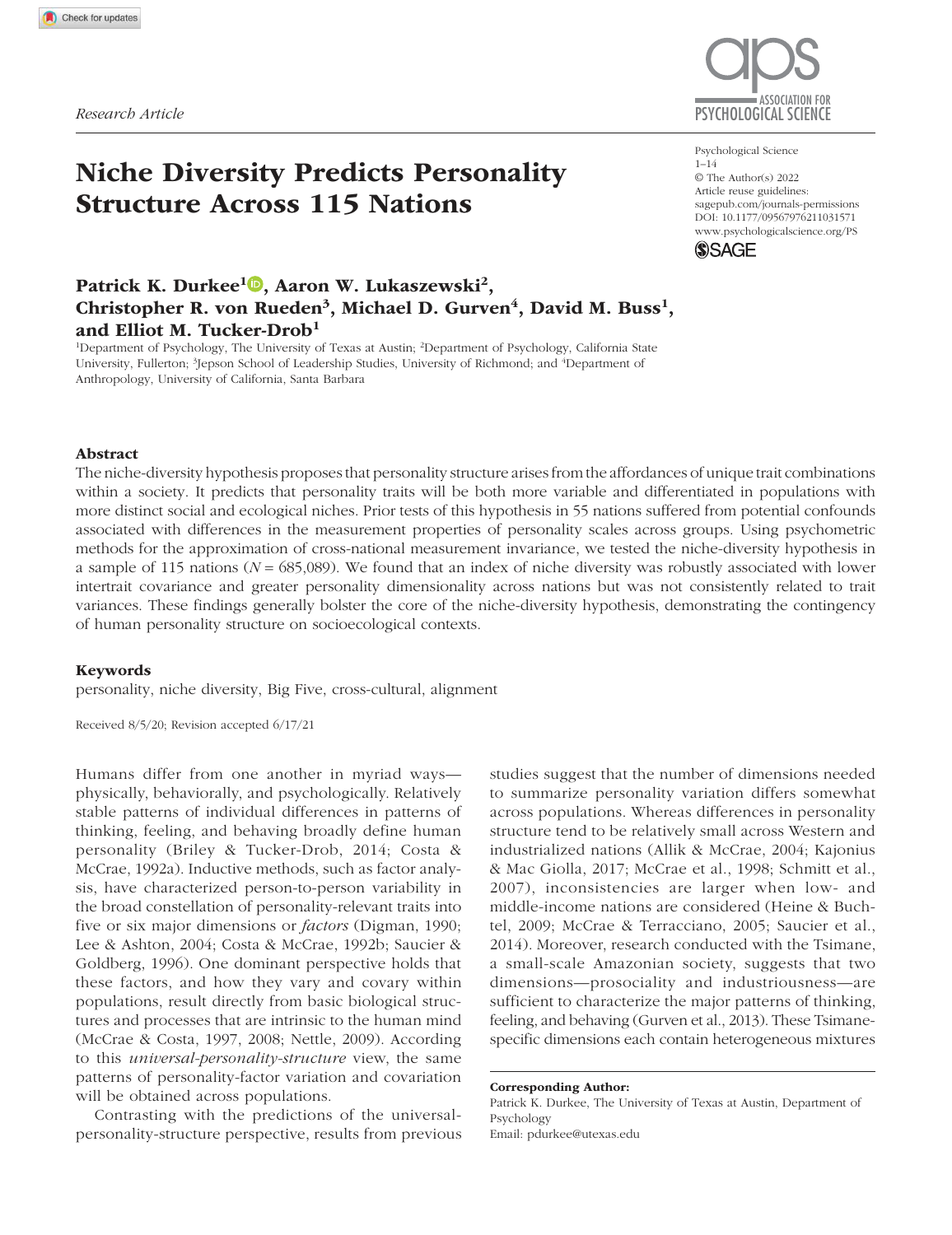- Beck, E. D., Condon, D. M., & Jackson, J. J. (2019, July 9). *Interindividual age differences in personality structure*. PsyArXiv. https://doi.org/10.31234/osf.io/857ev
- Briley, D. A., & Tucker-Drob, E. M. (2014). Genetic and environmental continuity in personality development: A metaanalysis. *Psychological Bulletin*, *140*(5), 1303–1331.
- Briley, D. A., & Tucker-Drob, E. M. (2017). Comparing the developmental genetics of cognition and personality over the life span. *Journal of Personality*, *85*(1), 51–64.
- Byrne, B. M., Shavelson, R. J., & Muthén, B. (1989). Testing for the equivalence of factor covariance and mean structures: The issue of partial measurement invariance. *Psychological Bulletin*, *105*(3), 456–466.
- Chen, Y., Culpepper, S., & Liang, F. (2020). A sparse latent class model for cognitive diagnosis. *Psychometrika*, *85*(1), 121–153.
- Church, A. T., Alvarez, J. M., Mai, N. T., French, B. F., Katigbak, M. S., & Ortiz, F. A. (2011). Are cross-cultural comparisons of personality profiles meaningful? Differential item and facet functioning in the Revised NEO Personality Inventory. *Journal of Personality and Social Psychology*, *101*(5), 1068–1089.
- Costa, P. T., Jr., & McCrae, R. R. (1992a). The five-factor model of personality and its relevance to personality disorders. *Journal of Personality Disorders*, *6*(4), 343–359.
- Costa, P. T., Jr., & McCrae, R. R. (1992b). Four ways five factors are basic. *Personality and Individual Differences*, *13*(6), 653–665.
- Cronbach, L. J., & Meehl, P. E. (1955). Construct validity in psychological tests. *Psychological Bulletin*, *52*(4), 281– 302.
- Del Giudice, M. (2021). Effective dimensionality: A tutorial. *Multivariate Behavioral Research*, *56*(3), 527–542. https:// doi.org/10.1080/00273171.2020.1743631
- Denissen, J. J. A., Bleidorn, W., Hennecke, M., Luhmann, M., Orth, U., Specht, J., & Zimmermann, J. (2018). Uncovering the power of personality to shape income. *Psychological Science*, *29*(1), 3–13.
- Digman, J. M. (1990). Personality structure: Emergence of the five-factor model. *Annual Review of Psychology*, *41*(1), 417–440.
- Digman, J. M. (1997). Higher-order factors of the Big Five. *Journal of Personality and Social Psychology*, *73*(6), 1246– 1256.
- Dray, S., & Dufour, A.-B. (2007). The ade4 package: Implementing the duality diagram for ecologists. *Journal of Statistical Software*, *22*(4). https://doi.org/10.18637/jss.v022 .i04
- Education First. (2021). *EF English proficiency: Index downloads*. https://www.ef.edu/epi/downloads/
- Ehrhart, K. H., Roesch, S. C., Ehrhart, M. G., & Kilian, B. (2008). A test of the factor structure equivalence of the 50-item IPIP five-factor model measure across gender and ethnic groups. *Journal of Personality Assessment*, *90*(5), 507–516.
- Gibbs, J. P., & Martin, W. T. (1962). Urbanization, technology, and the division of labor: International patterns. *American Sociological Review*, *27*, 667–677.
- Goldberg, L. R. (1992). The development of markers for the Big-Five factor structure. *Psychological Assessment*, *4*(1), 26–42.
- Gurven, M., von Rueden, C., Massenkoff, M., Kaplan, H., & Lero Vie, M. (2013). How universal is the Big Five? Testing the five-factor model of personality variation among forager–farmers in the Bolivian Amazon. *Journal of Personality and Social Psychology*, *104*(2), 354–370.
- Hausmann, R., Hidalgo, C. A., Bustos, S., Coscia, M., & Simoes, A. (2014). *The atlas of economic complexity: Mapping paths to prosperity*. MIT Press.
- Heine, S. J., & Buchtel, E. E. (2009). Personality: The universal and the culturally specific. *Annual Review of Psychology*, *60*, 369–394.
- Henrich, J. (2015). Culture and social behavior. *Current Opinion in Behavioral Sciences*, *3*, 84–89.
- Henrich, J., & Boyd, R. (2008). Division of labor, economic specialization, and the evolution of social stratification. *Current Anthropology*, *49*(4), 715–724.
- Hidalgo, C. A., & Hausmann, R. (2009). The building blocks of economic complexity. *Proceedings of the National Academy of Sciences, USA*, *106*(26), 10570–10575.
- Hirschfeld, G., von Brachel, R., & Thielsch, M. (2014). Selecting items for Big Five questionnaires: At what sample size do factor loadings stabilize? *Journal of Research in Personality*, *53*, 54–63.
- Kaiser, T., Del Giudice, M., & Booth, T. (2020). Global sex differences in personality: Replication with an open online dataset. *Journal of Personality*, *88*(3), 415–429.
- Kajonius, P., & Mac Giolla, E. (2017). Personality traits across countries: Support for similarities rather than differences. *PLOS ONE*, *12*(6), Article e0179646. https://doi .org/10.1371/journal.pone.0179646
- Kaplan, H. S., Hooper, P. L., & Gurven, M. (2009). The evolutionary and ecological roots of human social organization. *Philosophical Transactions of the Royal Society B: Biological Sciences*, *364*(1533), 3289–3299.
- Lee, K., & Ashton, M. C. (2004). Psychometric properties of the HEXACO personality inventory. *Multivariate Behavioral Research*, *39*(2), 329–358.
- Legare, C. H. (2017). Cumulative cultural learning: Development and diversity. *Proceedings of the National Academy of Sciences, USA*, *114*(30), 7877–7883.
- Lim, B. C., & Ployhart, R. E. (2006). Assessing the convergent and discriminant validity of Goldberg's International Personality Item Pool: A multitrait-multimethod examination. *Organizational Research Methods*, *9*, 29–54.
- Lukaszewski, A. W., Gurven, M., von Rueden, C. R., & Schmitt, D. P. (2017). What explains personality covariation? A test of the socioecological complexity hypothesis. *Social Psychological and Personality Science*, *8*(8), 943–952.
- Lukaszewski, A. W., Lewis, D. M., Durkee, P. K., Sell, A. N., Sznycer, D., & Buss, D. M. (2020). An adaptationist framework for personality science. *European Journal of Personality*, *34*(6), 1151–1174.
- Marsh, H. W., Guo, J., Parker, P. D., Nagengast, B., Asparouhov, T., Muthén, B., & Dicke, T. (2018). What to do when scalar invariance fails: The extended alignment